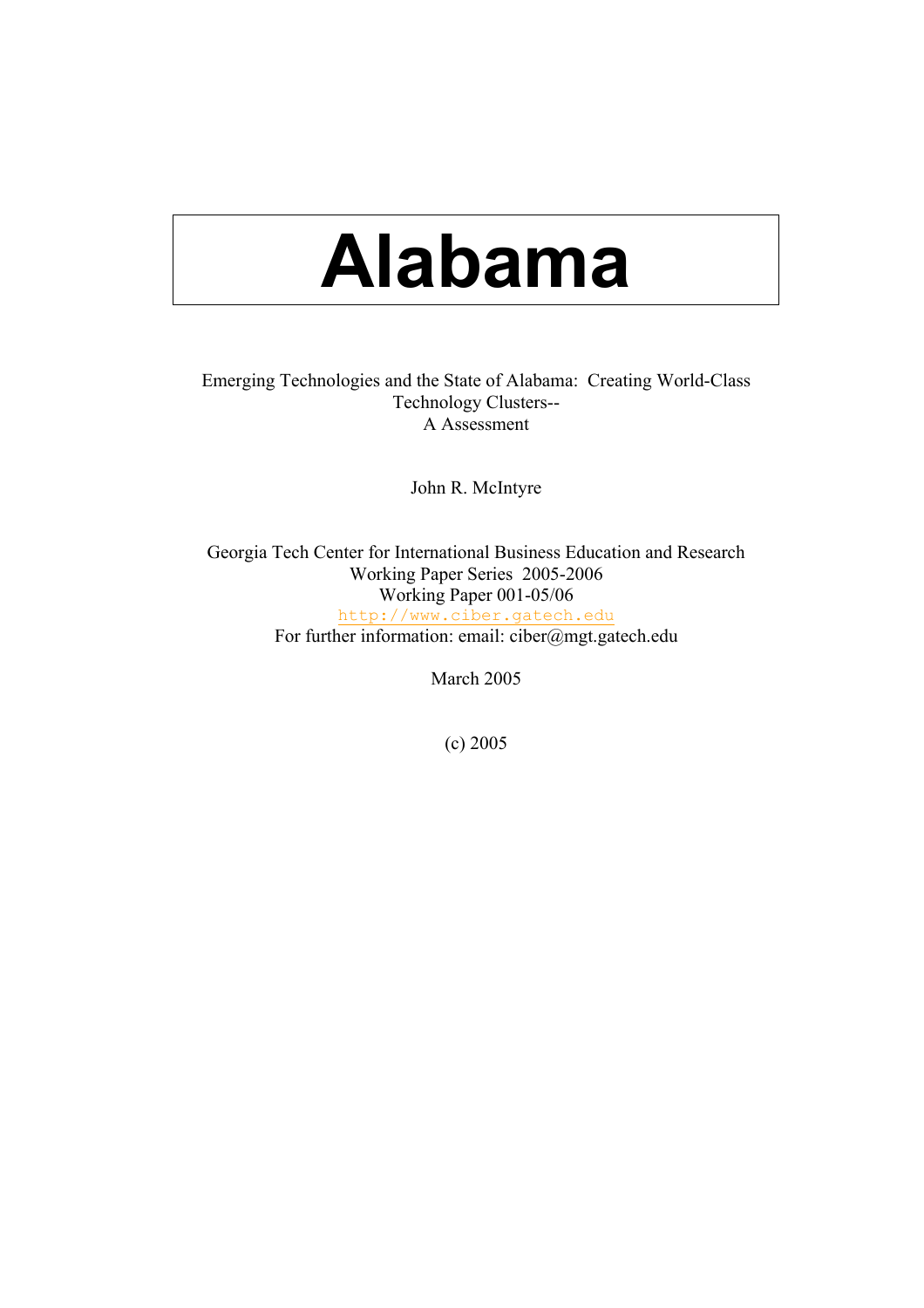# **1. Alabama**

Innovation and technology clusters have become one of the key success factors of world-class regions in their search for manufacturing and R&D foreign direct investment. This paper constitutes a preliminary effort to canvass the existing resource base and platform from which Alabama can leverage its relative competitive advantages in key technologies that are likely to drive the technological race at the dawn of the twenty first century. This paper therefore allows the reader to begin defining the rough outlines of a competitive profile, conceivably instrumental in crafting a state-level strategy for foreign direct investment targeting.

According to the University of Alabama's Center for Business and Economic Research, Alabama's economy will benefit from the nation's economic growth in 2004. Over 78 percent of Alabama business leaders expect technology needs in their industry to grow in 2004. Rising profits often linked to productivity gains that result from technology investment are helping to create new demand for technology, particularly in computers, software, and communication equipment. In the manufacturing sector the gains will be concentrated mainly in the automotive industry, as a result of new automobile manufacturer and supplier investments. However, the services sectors as a whole are expected to benefit from the overall economic recovery. The state's economy is expected to grow by 3.8 percent in 2004.

Alabama's main metropolitan areas include Birmingham, Mobile, Huntsville, Montgomery, Tuscaloosa, and Auburn-Opelika. Birmingham is the state's largest metro area, with over one million people, and it is considered the financial center of the state. Its major industries include Biosciences, Electronics and Communications. The University of Alabama is the top employer and R&D hub of the area. New and expanding auto suppliers are playing an important role for the metro economic development.

Mobile is the second largest MSA, and its economy is driven by the Port of Mobile, one of the busiest in the nation. Mobile's major industries are aerospace, shipbuilding and repair, chemicals, fabricated metals, and paper products. Healthcare is a major sector, benefiting from the University of South Alabama and Medical Facility.

Huntsville is home to the Marshall Space Flight Center and Cummings Research Park, the nation's second largest research and Technology Park. Aerospace, Defense, Computers, Electronics, and Telecommunications are the major industries.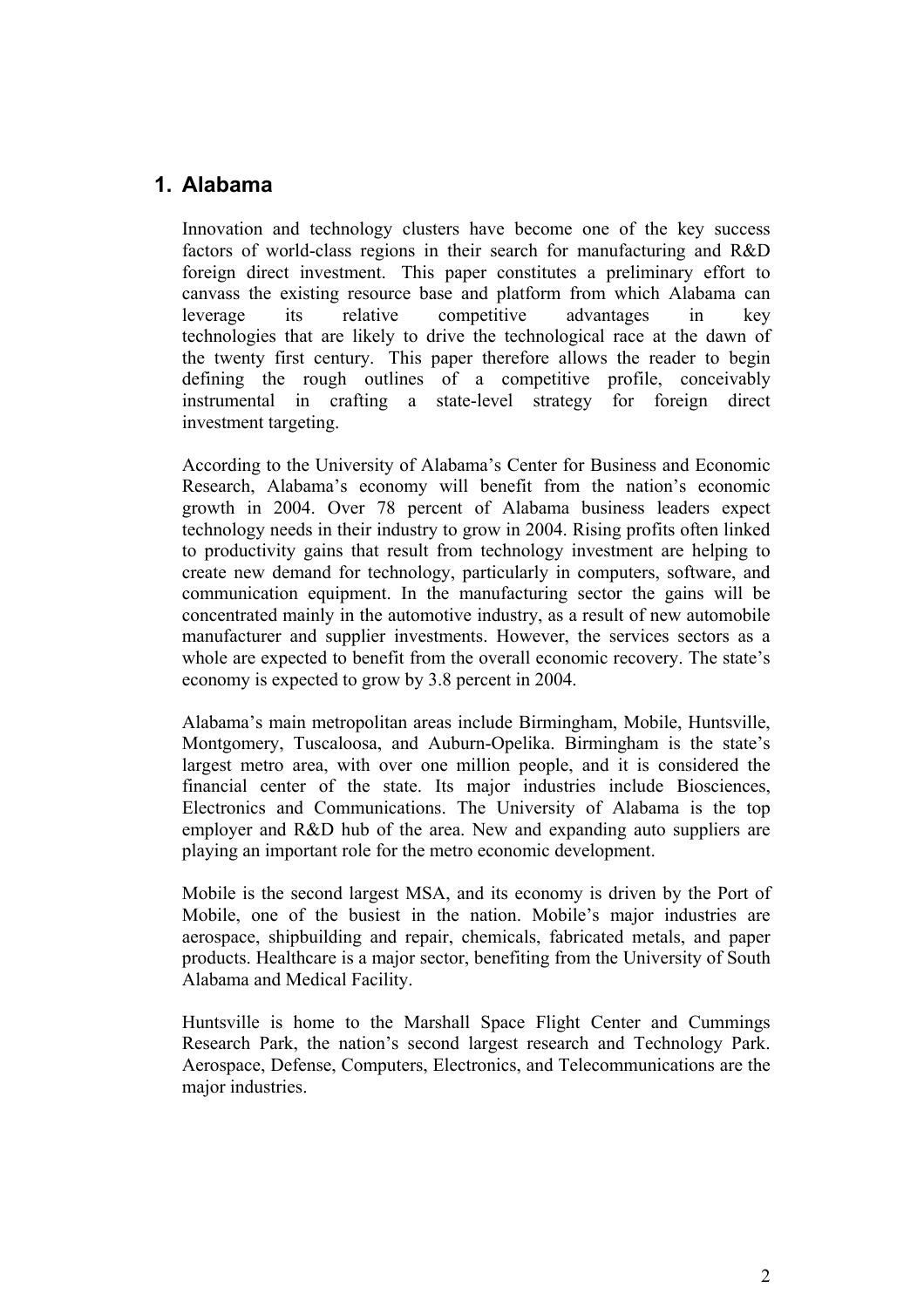Montgomery has been driven by the automotive industry. In 2000, Hyundai announced its \$1 billion manufacturing plant. The Maxwell Air Force Base is the largest employer in the region. Major Universities are Auburn University and Alabama State University.

Tuscaloosa's tech community is led by the University of Alabama, its largest employer and biosciences player. Other major employers are Mercedez-Benz contributing to the automotive sector and JVC in electronics. Decatur is home to Boeing's \$450 million manufacturing facility which produces common booster cores for the Delta IV family of rockets.

The Auburn-Opelika Metro Area is the hub of East Alabama due to its proximity to Atlanta, Montgomery and Birmingham. Auburn University, the Uniroyal Goodrich-Michelin plant and the Briggs & Straton plant are major players in the region.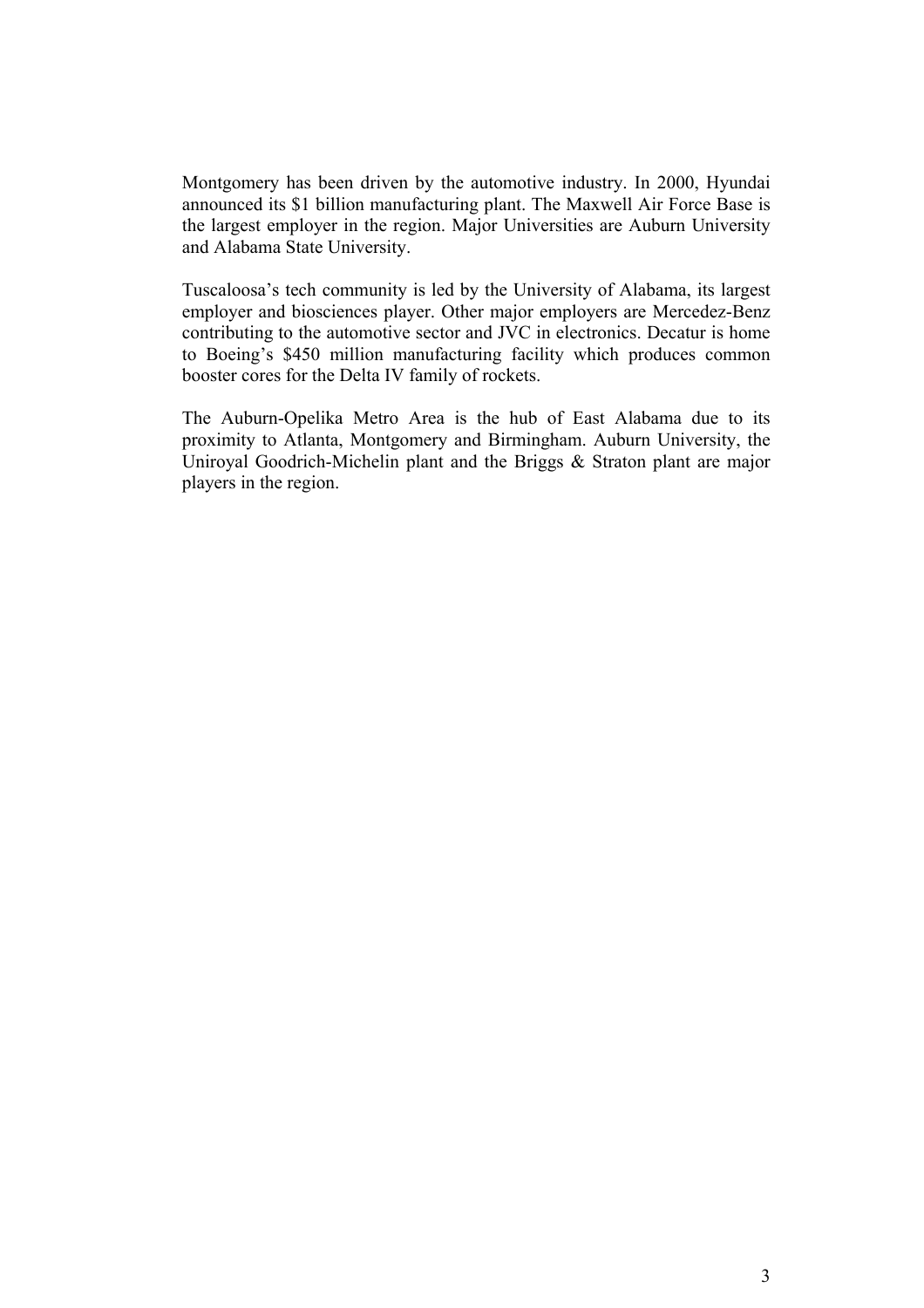

copyright © 2003

Alabama Department Of Industrial Relations 649 Monroe Street, Montgomery, Alabama 36131

## **1.1. Defense and Aerospace**

## **High-technology and R&D**

Research and Development in Alabama is mainly driven by the Aerospace and Defense sector. The *Marshall Space Flight Center in Huntsville* (www.msfc.nasa.gov) has long been a leader in space engineering and propulsion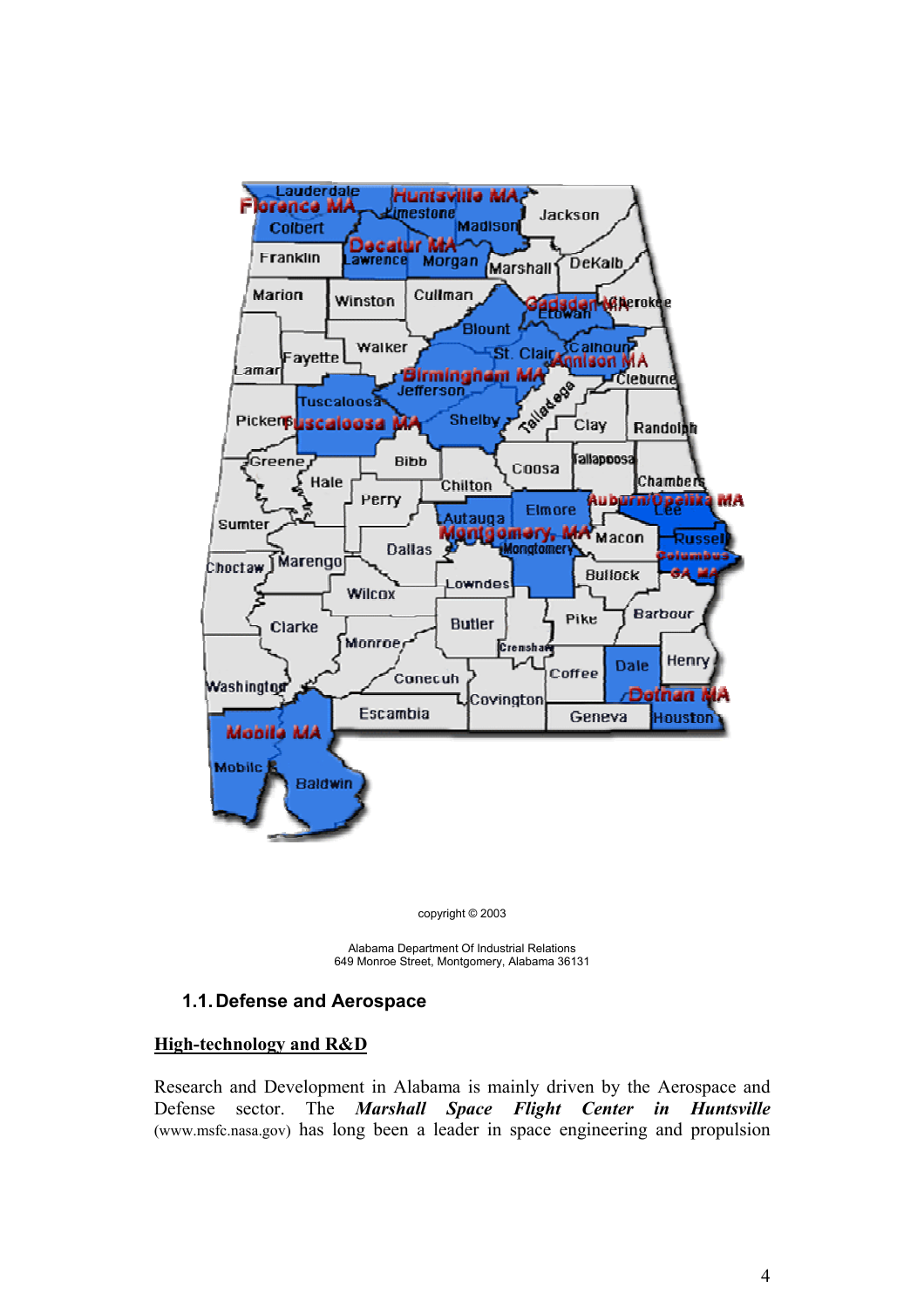technologies. Four nearby military bases — Redstone Arsenal (www.redstone.army.mil), Fort McClellan, Fort Rucker (www-rucker.army.mil), and Maxwell Air Force Base (www.au.af.mil) — also carry out advanced research, often working with a wide range of private-sector contractors that utilize the latest in high technology. Boeing, TRW, Lockheed Martin, and Northrop Grumman are prominent players in the area.

Smaller companies make important contributions, including *Envirofoam Technologies*, which makes an anthrax-killing compound, and *Time Domain*, which manufactures RubbleVision, a wireless hand-held scanner to help locate and recover victims in areas of debris. *Dynetics, Inc* tracks military and commercial aircraft. *Camber Corporation*'s technology covers land, sea and air. They specialize in engineering, management analysis and information technology systems. Camber manufactures two "sniffing" detection devices that warn of airborne chemical agents "available for military and public safety departments."

Biometrics is a top technology development and research in the field is led by Dr. Reza Adhami, at the University of Alabama in Huntsville (UAH). Biometrics' research has broadened from the covert military and intelligence realm to personal credit cards, passports and driver's licenses. In Biometrics, startups *Photon-X* and *B2Secure* have developed cutting-edge optical sensing technologies and medical diagnostics that are used by the military for tracking and screening. The biophotonic medical diagnostics/industrial inspection markets are promising areas.

In the Technology Valley, *Cummings Research Park (CRP)* (www.hsvchamber.org/crp), established 40 years ago, is home to many research and development firms. CRP harbors multidisciplinary research centers such as:

¾ **[Alabama Supercomputer Center](http://www.asc.edu/)** (www.asc.edu)

The Alabama Supercomputer Center provides supercomputing resources to academic, government, and corporate users throughout Alabama. The Center also hosts and manages the Alabama Research and Education Network (AREN), which provides Internet connectivity to government, industrial, and educational organizations within the State of Alabama.

¾ **[IIT Research Institute](http://www.iitri.org/)** (www.iitri.org)

IIT Research Institute employs 1,500 technical professionals nationwide to solve an extensive range of technology problems. Activities conducted in Huntsville include the IITRI metallurgy research facilities.

¾ **[MIT Lincoln Laboratory](http://www.ll.mit.edu/)** (www.ll.mit.edu)

A research center of the Massachusetts Institute of Technology, the Laboratory's fundamental mission is to apply science and advanced technology to critical problems of national security.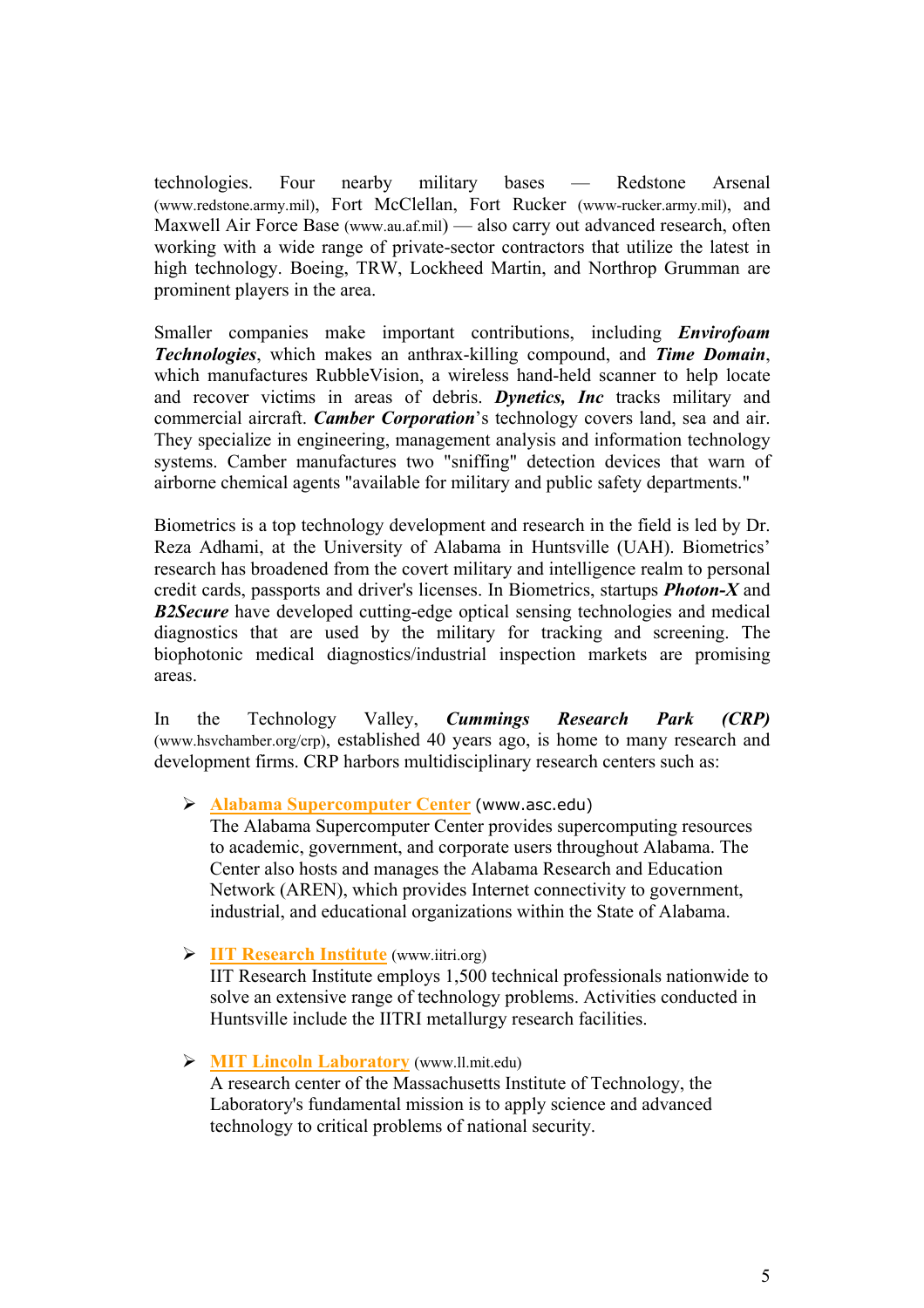- ¾ **[National Space Science and Technology Center](http://www.nsstc.org/)** (www.nsstc.org) The NSSTC is a collaborative research initiative involving NASA, the State of Alabama, and six research universities working in seven distinct fields of research. NSSTC scientists develop research teams from among corporate, government, and academic experts to pursue both basic and applied research projects.
- ¾ **[Universities Space Research Association](http://www.usra.edu/)** (www.usra.edu) Under the auspices of the National Academy of Sciences, the USRA works through member organizations to further space science and technology. Offices in Cummings Research Park include the USRA Astronomy Program in Huntsville (UAPH) and the Institute for Space Physics, Astrophysics and Education (ISPAE).

As with many of the diverse technologies that have been developed in *Cummings Research Park* over the years, the deepest roots of biomedical technologies are entwined with NASA, the Department of Defense, and the University of Alabama in Huntsville. CRP is home to biotechnology research and products including tissue engineering, bio-mineralization, bio-polymers, simulation software, and instrumentation development. Most recent developments include:

## ¾ **Bio-Mineralization and Tissue Engineering**

As stated by officials at UAH, research on bone structure and the human skeleton is of interest to NASA, and therefore to UAH scientists, because of the increasingly long-term presence of humans in space. Research has shown a loss of bone mass after long-term exposure to weightlessness, prompting a need to understand precisely why this happens. Collaborations between the UAH Laboratory for Structural Biology and scientists around the world are developing drugs used to treat these bone conditions; however, these drugs will also be effective against bone cancer and osteoporosis.

#### ¾ **Bio-Polymers and Drug Delivery**

The Shearwater Corporation, a subsidiary of Inhale Therapeutic Systems, has developed solutions to drug-delivery problems and in the process has enhanced the performance of prescription drugs, such as those developed to combat Hepatitis C.

## ¾ **Simulation and Software Design**

CFD Research Corporation has developed multi-disciplinary engineering simulations for a wide range of markets, including the biomedical industry. CFDRC has been highly successful in adapting technology that it originally designed for aerospace and military use, and applying it to numerous other disciplines, such as microelectronics, environmental, and **MEMS**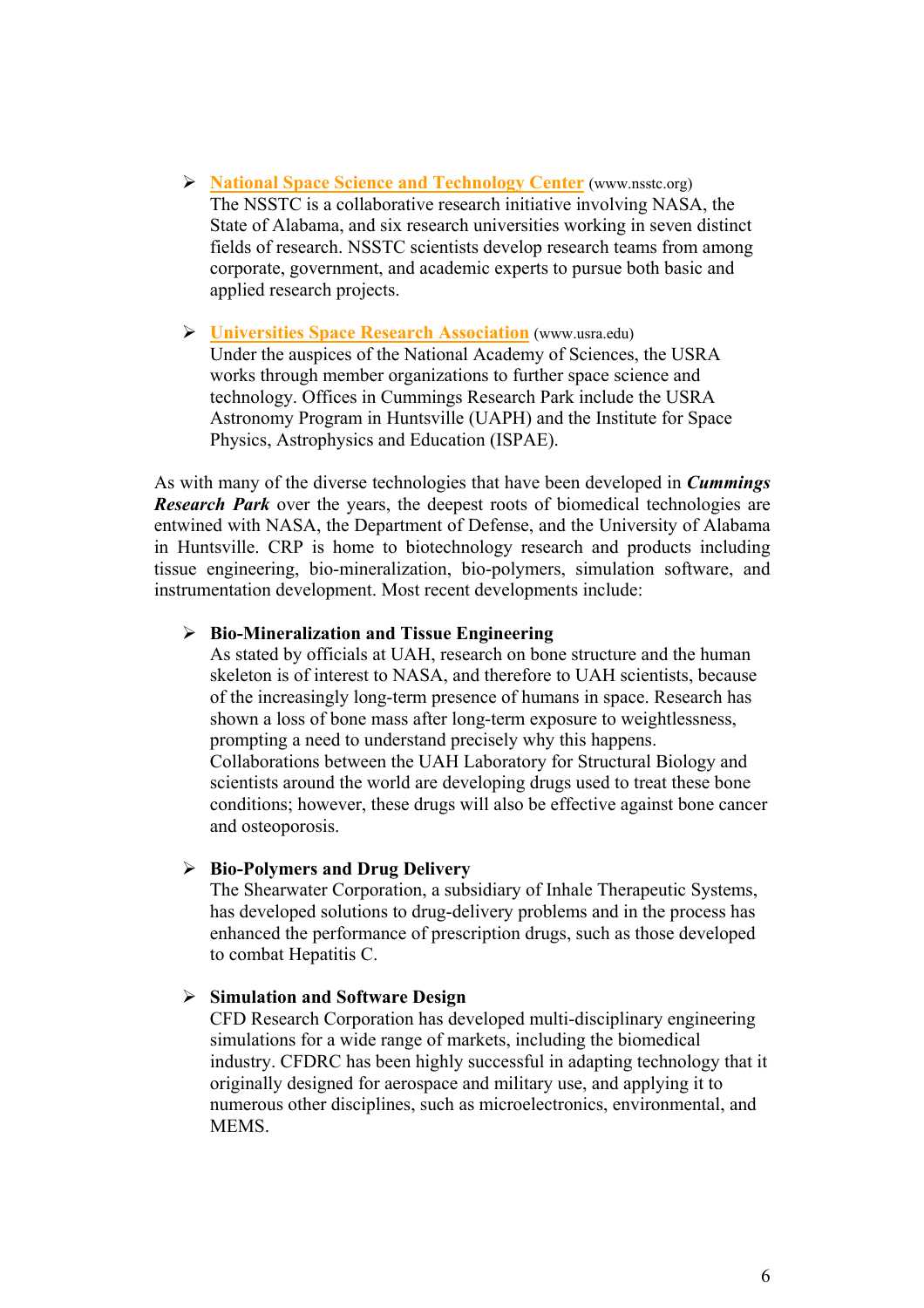# ¾ **Instrumentation and Monitoring**

Titertek Instruments, Inc. and Photon-X have developed specialized instrumentation for the pharmaceutical and biomedical industries.

## ¾ Other companies at the Cummings Research Park include the *Battelle Institute, Dynamic Concepts, Oceaneering International, and the Schafer Corporation.*

The *University of Alabama in Huntsville (UAH)* is developing and integrating a system of surface and on-board sensors, as well as remote sensors that will help tethered balloon operators keep track of changing weather conditions that might affect the blimp's performance. Smaller blimps tethered near the southern border of the U.S. are used as surveillance platforms to help federal agencies track and intercept illegal drug traffic. Connected to the ground by fiber optic cables, the balloons will carry aloft "look down" radar units that can detect objects that hug the ground in flight, including cruise missiles. The surveillance blimp project is based at the U.S. Army's Program Executive Office for Air and Missile Defense in Huntsville.

UAH is part of a five-university consortium that has an almost \$10 million contract to develop next-generation blimps. Led by Clemson University, the consortium also includes Alabama A&M University, Pennsylvania State and Mississippi State.

# **Aerospace Industry**

There are over 200 aerospace companies in Alabama today. These companies are clustered in space and defense, aviation, and maintenance, refurbishment and overhaul (MRO). Alabama is home to aerospace giants such as *Boeing, GKN*, *Lockheed-Martin, Northrop-Grumman and Honeywell*. The space/defense cluster is centered on Huntsville. Major companies include *Aegis Technologies, Boeing, COLSA Corporation, Lockheed Martin, PPG Aerospace and Teledyne Brown Engineering*. Boeing manufactures the Delta VI rockets in Decatur.

Aviation companies targeted for both the commercial and defense sectors are located throughout the state, with concentrations in central and southeast Alabama. Area companies include *GKN Aerospace, and Kelly Aerospace* in Montgomery, *Williams International* in Huntsville.

MRO industry is spread across the state. They provide maintenance, repair and overhaul for aircraft parts, and for both U.S. and foreign military. Major companies include *Pemco World Air Services, ST Mobile Aerospace*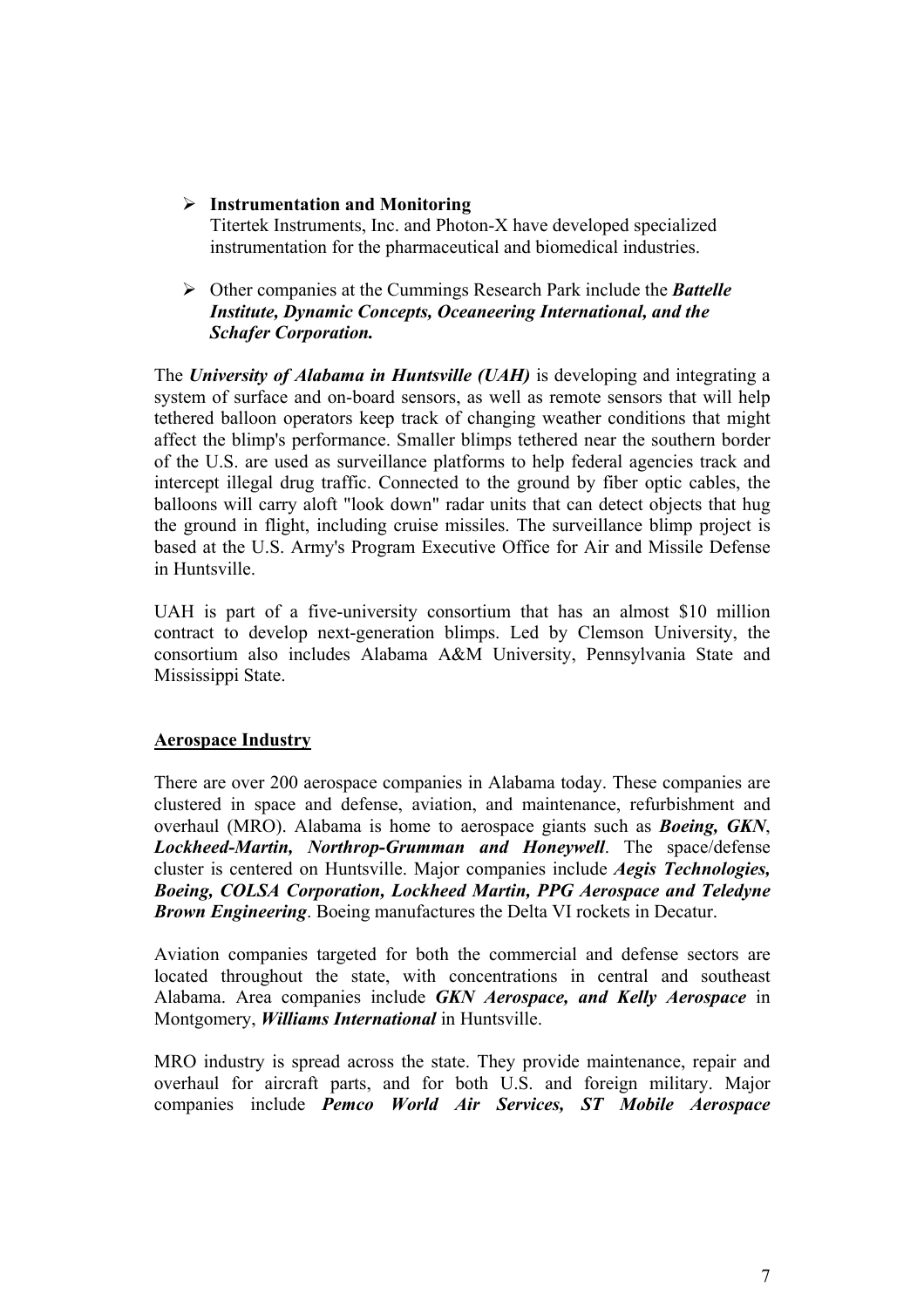*Engineering. Sikorsky Support Services, DynCorps, and Helipro Corporation International* provide services to helicopters.

The *Alabama Aerospace Industry Association (AAIA)* was formed in 2003 to provide a unified voice for the industry on issues such as education, work-force development, and economic development. The AAIA is open to companies with direct involvement in the aerospace industry in Alabama. Eligible firms are those engaged in the manufacture of aerospace/aviation/defense hardware; those involved in aviation repair, maintenance, and overhaul; suppliers of parts, and providers of services and support to the industry.

Some other aerospace company names in Alabama include:

- ¾ *Axsys Technologies*
- ¾ *Dynetics*
- ¾ *Northrup Grumman*
- $\triangleright$  **Phase IV**
- ¾ *Quantum Research Int'l*
- ¾ *Raytheon*
- ¾ *Sigmatech*
- $>$  *SRS*
- ¾ *Summa Technology*

## **1.2. Computer, Information, and Communication (CIT)**

The information technology (IT) sector includes more than 1,500 companies and an employment base of more than 20,000 people. Research and Development is mostly driven by the aerospace/defense sector. In the northern part of the state,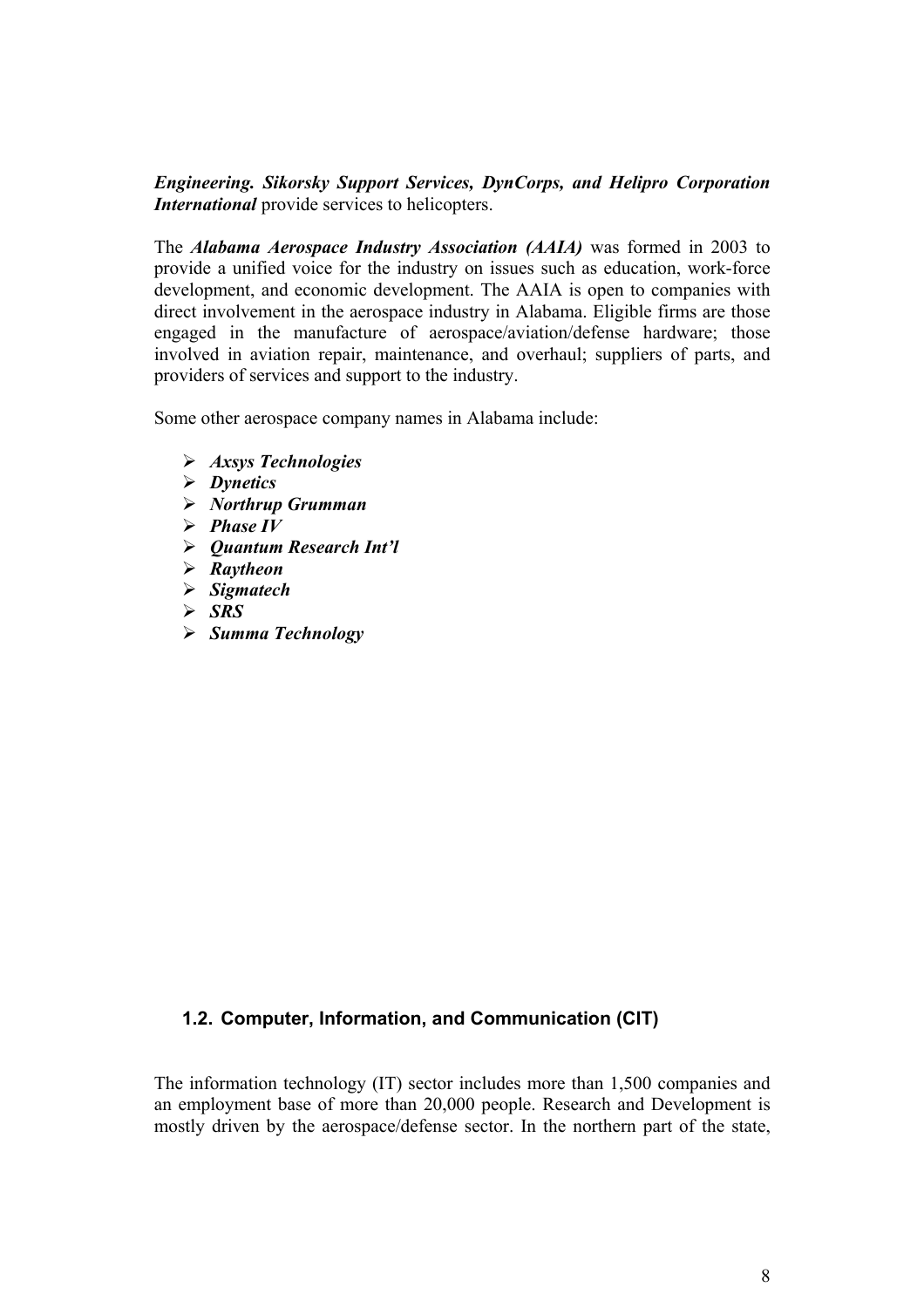Alabama's Technology Valley, Huntsville is already established as Alabama's IT industry hub, and Birmingham has increased its IT presence. Encompassing several Alabama counties and municipalities, including Morgan, Madison, and Limestone counties, this area has a high concentration of electronics manufacturers and software designers.

Government, aerospace, and the space program around Huntsville have spawned new IT companies. Alabama's IT industry advocate is the Alabama Information Technology Association (AITA), represented by developers, integrators, manufacturers, and consultants of hardware, software, Internet, networking, security, telecommunications, and biotechnology companies. Some names include:

*Sword Microsystems* has become the leader in e-commerce integration solutions for the printing industry, with significant expansion in the past six months, the most recent a strategic alliance with GA-based technology company *Keylink*, IBM's largest distributor in the Southeastern region of the U.S.

*Progressive Systems, LLC* is in the surveillance business manufacturing video servers, and customizing computers to be used for security purposes. Employees assemble the hardware and produce the software to customize computers to accommodate standard video cameras. Other major players in the computer and communication sectors include:

- ¾ *ADTRAN, Inc.*
- ¾ *Avex Electronics*
- ¾ *Cybex Computer Products*
- ¾ *Daimler/Chrysler*
- ¾ *Eaton Corporation*
- ¾ *Intergraph Corporation*
- ¾ *LG Electronics*
- ¾ *MagneTek Corp.*
- ¾ *Nichols Research Corp.*
- ¾ *Nokia*
- ¾ *Pressac*
- ¾ *Sanmina*
- ¾ *SCI Systems*
- ¾ *Siemens-Westinghouse*
- ¾ *Soldering Technology Intl*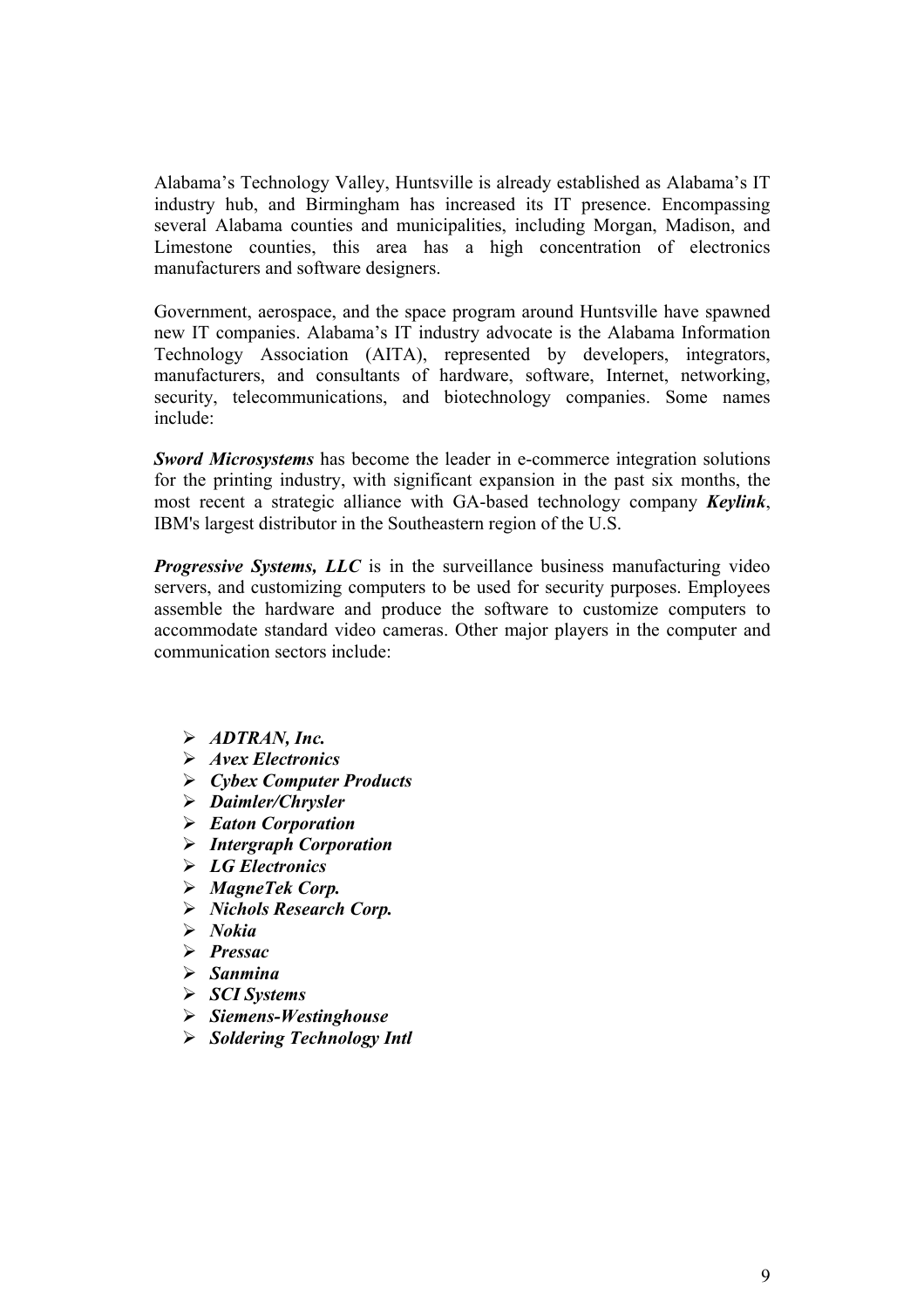## **1.3. Automotive**

Alabama is home to almost 200 automotive-related manufacturers, giving the state a leading position in the Southeastern automotive corridor. Alabama is ranked fourth in the South in assembly employment with 4,100 jobs. By 2005, when Hyundai begins production and Mercedes and Honda have completed expansions, the state will become the third largest producer in the South, behind Tennessee and Kentucky.

This cluster includes the following vehicle assembly plants:

- ¾ *Mercedes-Benz U.S. International* (produces the M-Class and the Grand Sports Tourer)
- ¾ *Honda Manufacturing of Alabama* (produces the Odyssey and the Pilot, as well as engines)
- ¾ *Hyundai Motor Manufacturing Alabama* (produces the Sonata and the Santa Fe, as well as engines).

Dedicated engine plants in the state include:

- ¾ *International Diesel of Alabama* (produces V-6 and V-8 diesel engines in Huntsville's Jetplex Industrial Park)
- ¾ *Toyota Motor Manufacturing, Alabama, Inc.* (produces V-8 engines for its full-size Tundra pickup truck in Huntsville).

Other automotive related companies based in Alabama include *GM, Chrysler Electronics, Michelin, Dana Corporation and Dunlop*, who have operated in the state for years.

According to the Office of Economic Development at the University of Alabama in Huntsville, about 32% of 2002 automotive manufacturing jobs are in the vehicle parts industry sector, 25% in the tire sector, 17% in vehicle assembly, 11% in automotive electronics, 6% in extrusions and plastics, 5% in metal stamping, 2% in machinery manufacturers, tool and die makers and machine shops. Automotive parts manufactured in Alabama end up in cars made throughout North America. Some 52% of Alabama plants have major customers in Alabama. Others primarily supply the industry outside of the state.

The Alabama Automotive Manufacturers Association was created in 2001 to provide a forum for interaction among automotive companies in Alabama, share information among its members, and provide an awareness of manufacturing trends, techniques, and concerns.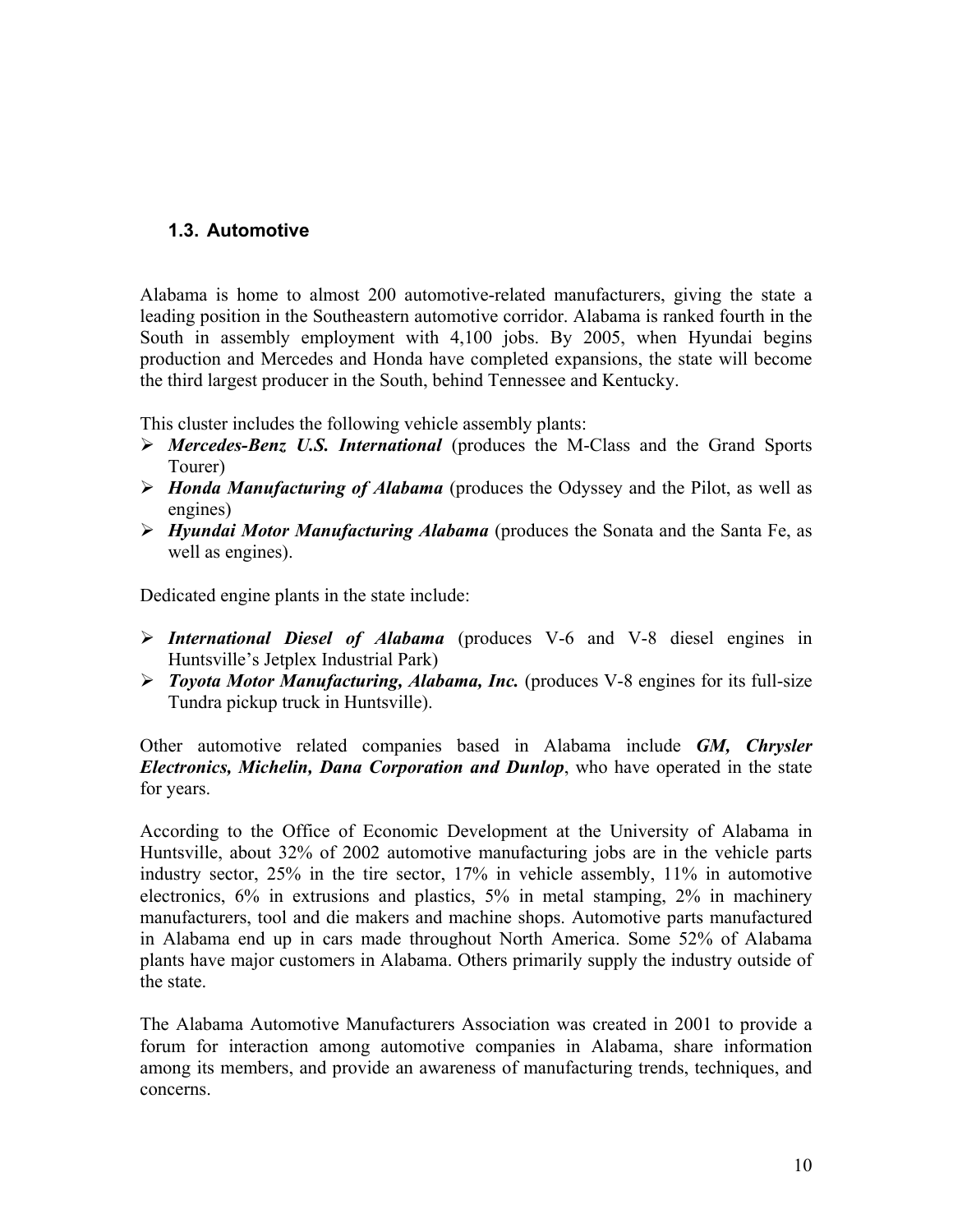| Company                      | <b>County</b> | <b>Product</b>                  | <b>Jobs</b><br><b>Created</b> | <b>Investment (Millions)</b> |
|------------------------------|---------------|---------------------------------|-------------------------------|------------------------------|
| 2003                         |               |                                 |                               |                              |
| Ogihara America Corp.        | Jefferson     | Stamped auto body parts         | 20                            | \$180 (Expansion)            |
| <b>Bridgewater Interiors</b> | Calhoun       | Seating systems                 | 250                           | \$13 (New)                   |
| HS R&A Co., Ltd.             | Coffee        | Weather stripping, hoses        | 350                           | \$20 (New)                   |
| Halla Climate Control        | Macon         | Bumpers, lights, radiators      | 150                           | \$28 (New)                   |
| Hwashin America Corp.        | Butler        | Chassis and drive trains        | 400                           | \$70 (New)                   |
| Plastech Romulus             | Jefferson     | Interior/exterior plastic parts | 400                           | \$40 (New)                   |
| Shin Young Metal Industrial  | Crenshaw      | Stamped metal parts             | 400                           | \$110 (New)                  |
| Co.                          |               |                                 |                               |                              |
| Johnson Controls, Inc.       | Jefferson     | Seat and door panels            | 20                            | \$38.7 (Expansion)           |
| Teksid Aluminum              | Talladega     | Aluminum engine heads           | 100                           | \$18 (Expansion)             |
| Components                   |               |                                 |                               |                              |
| Daehan Solution Co.          | Lowndes       | Sun visors, interiors, sound    | 180                           | \$25 (New)                   |
|                              |               | proofing                        |                               |                              |
| Hyundai Hysco                | Butler        | Steel processing                | 125                           | \$30 (New)                   |
| ear Corporation              | Montgomery    | Wire harness                    | 285                           | \$16 (New)                   |

# Recent Expansions and New Projects (Selected)

Economic Development Partnership of Alabama : www.edpa.org

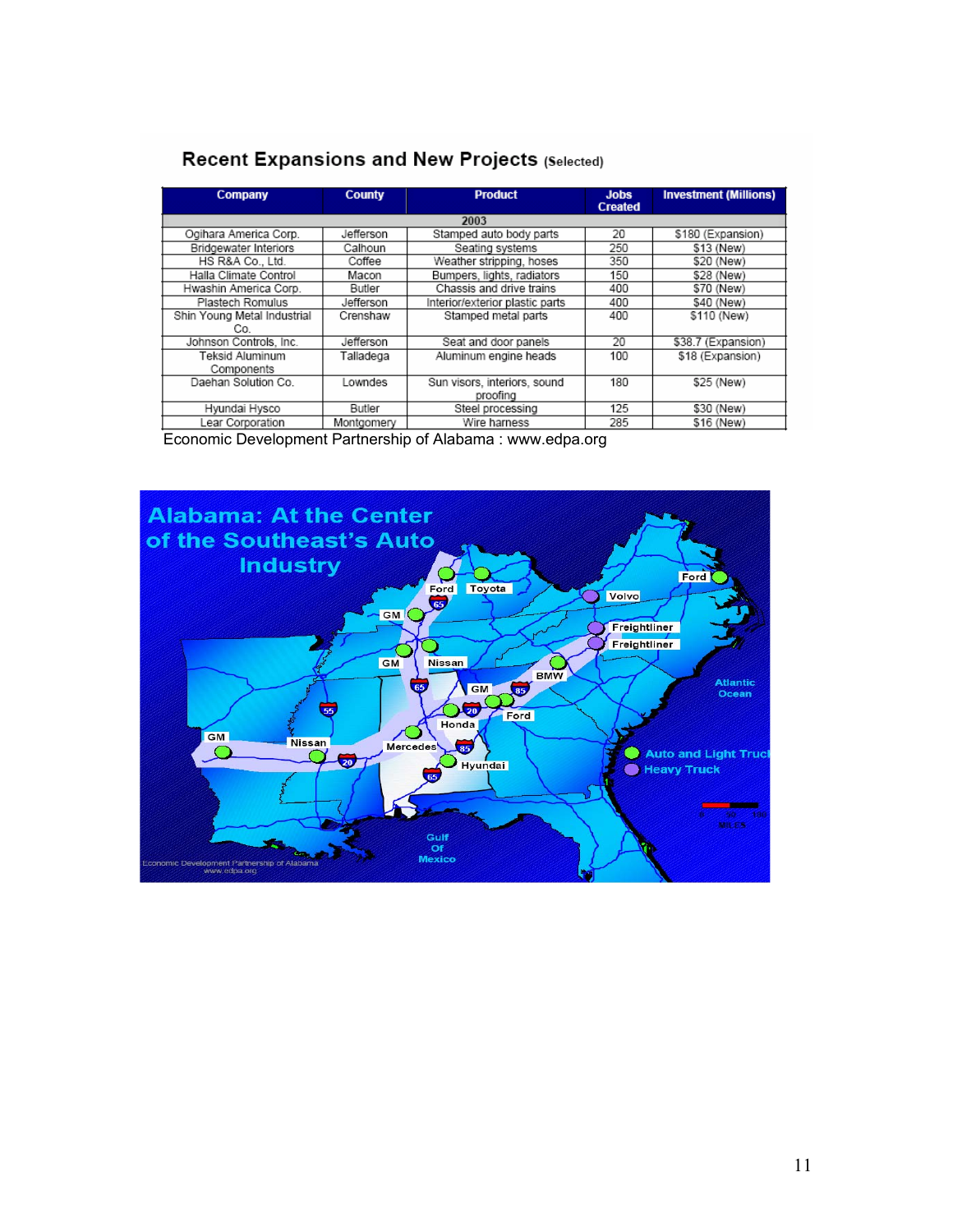# **1.4. Chemicals, Polymers, and Plastics**

Alabama is home to chemical and plastics companies such as *Mitsubishi-Polycrystalline, 3-M, Kohler, Kerr-McGee, Olin, Benjamin-Moore, Ciba* and *Dupont*. Following are some fast facts about the state's chemical and plastics industry:

- Alabama exported \$1.3 billion in chemical products in 2002.
- While nationwide plastics output grew only 2.0%, Alabama's output grew by 3.4% in 2002.
- Alabama exported \$425 million in plastic products in 2002, making it the fifth largest exported product.
- *Plastipak Packaging, Inc*. in 2002, announced it would locate a new \$30 million facility in Alabama.
- *Elk Corporation of America* announced a \$77 million expansion in 2002.
- Employment within Alabama's chemical industry stands at over 15,000.
- Plastics employment in Alabama is 11,000.

Some major players include:

- $\geqslant 3M$
- ¾ *Atrion Medical Products*
- ¾ *Chinet Company*
- ¾ *Daikin America*
- ¾ *EFP South*
- ¾ *ES Robbins Corp.*
- ¾ *Federal Mogul*
- ¾ *Holm Industries*
- ¾ *Omnova*
- ¾ *Plasticraft Manufacturing*
- ¾ *Rainsville Technology (Honda supplier)*
- ¾ *Rehau*
- ¾ *Technology Molded Plastics*
- ¾ *Tulox Plastics*
- ¾ *Vulcan Plastics, Inc.*

Alabama is home to wood products companies such as: *Kimberly Clark, International Paper, Gulf States Paper, Weyerhauser Company and Boise Cascade.* The industry is one of the state's largest. Following are some fast facts about the industry in the state:

- ¾ Alabama exported over \$642 million in paper products in 2002.
- $\triangleright$  Seventy-one percent of forestland in Alabama is privately owned.
- $\triangleright$  Two-thirds of Alabama is forestland.
- $\triangleright$  Employment in lumber and wood products was 33,900 in 2002.
- ¾ *SCA North America* announced in 2002 that it would invest \$240 million in a new Alabama facility.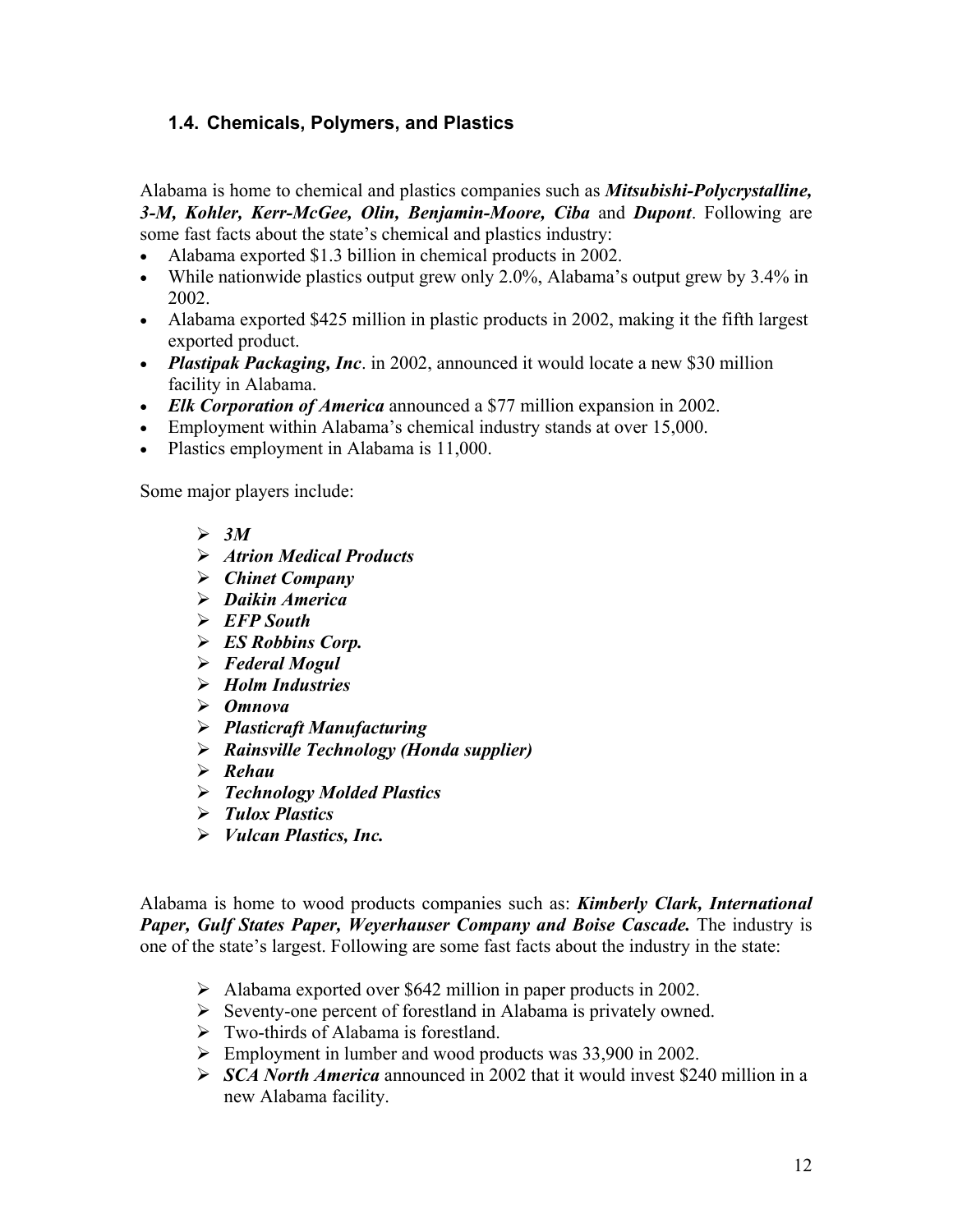¾ *Wellborn Cabinets* announced in 2003 a \$4.5 million expansion adding 250 jobs.

# **1.5. Biosciences**

## **Research and Development**

The *University of Alabama in Birmingham* is the hub for biotech research and advancement in the state. The *Southern Research Institute* is a network of collaborative centers for scientific discovery and technology development in the pharmaceutical, health, biotechnology, defense, homeland security, automotive, energy, aerospace and engineering industries. SRI is a research affiliate of the University of Alabama at Birmingham.

Highlights of significant achievements and opportunities at the Southern Research Institute include:

- $\triangleright$  Two new, important cancer drugs now in clinical trials.
- $\triangleright$  Working closely with the Environmental Protection Agency in evaluating the effectiveness of technologies used to reduce greenhouse gases.
- $\triangleright$  Developing new composite materials for use in automotive applications and a wide array of commercial and military applications.
- $\triangleright$  Currently studying drugs to treat the opportunistic diseases that affect AIDS patients, including tuberculosis and pneumonia.
- $\triangleright$  Ten client compounds have passed the investigative new drug (IND) stage of drug development and are in – or are ready for – clinical trials.
- $\triangleright$  Worldwide leader in the evaluation of high temperature materials for re-entry systems, rocket motors, aeropropulsion and commercial applications.
- $\triangleright$  Training civilian emergency response teams and providing technical expertise in the development of U.S. policy on chemical and biological defense.
- ¾ Blending coal and a native Southeastern grass, call Switchgrass, to produce electric power with lower carbon dioxide emissions.
- $\triangleright$  Through the collaborative efforts of the Chemical & Biological Defense Division and the Homeland Security & Infectious Disease Research Division, the Southern Research Institute is contributing technology solutions to the national effort to improve the protection from the threat of chemical and biological terrorism.

Southern Research Institute plans to begin animal trials for three SARS vaccines developed in a high-priority program by Canadian scientists. The entry of Southern Research into Canada's high-powered vaccine program is the result of the institute's prominence in SARS research. It started last year when the nonprofit center converted its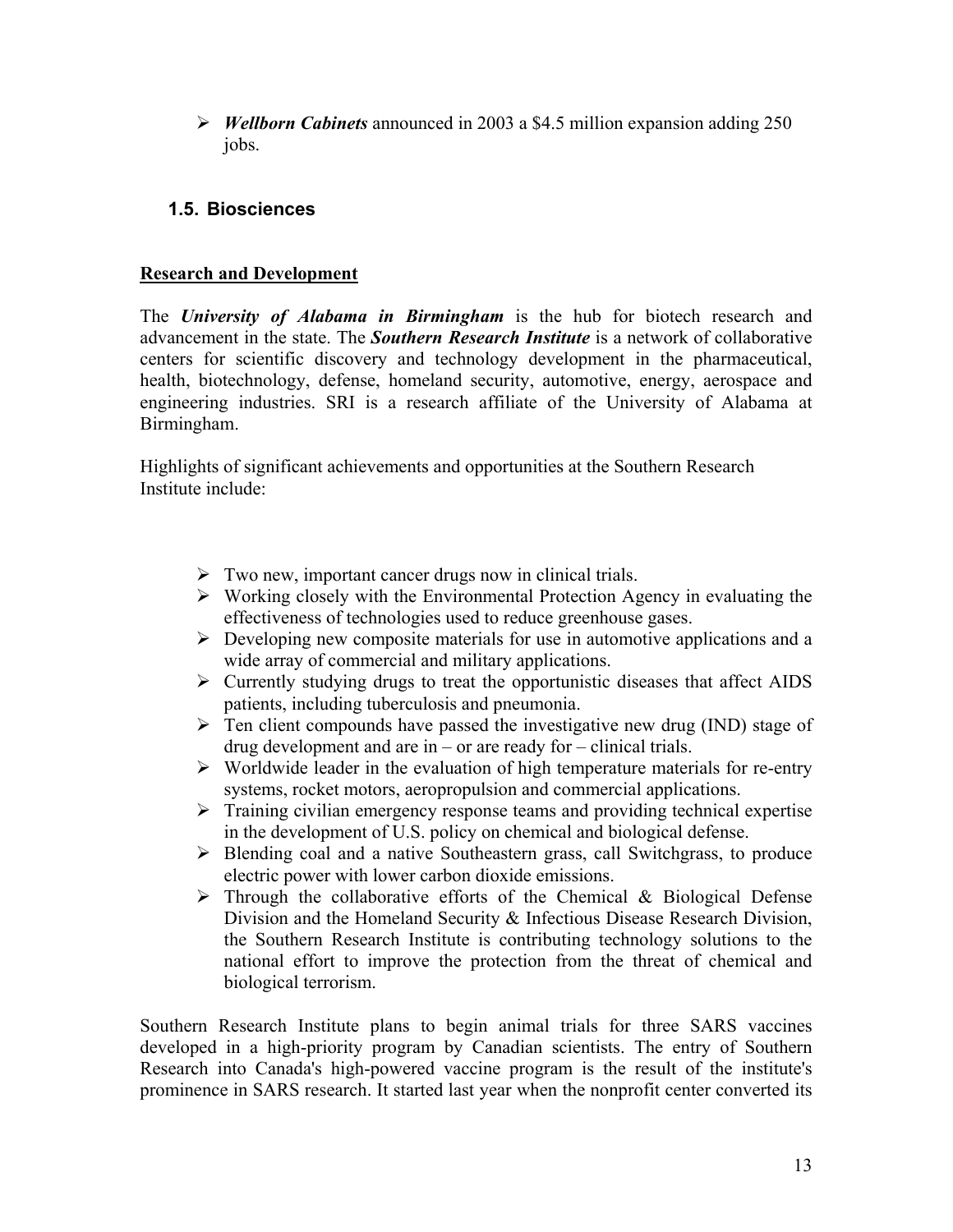high-capacity lab to quickly screen thousands of chemical compounds for possible development into drugs that could be used against SARS.

SRI and Memphis, TN based Genome Explorations, Inc. have recently entered into a collaborative agreement to pursue joint development programs in pharmaceutical target identification using gene expression profiling.

In Mobile, the *University of South Alabama* has opened a research park for collaboration with private enterprise, launched a *Cancer Research Institute*, and created a *Center for Lung Biology*. The university also is working on a 35-acre research park to house small and mid-sized technologically oriented firms.

## **Bioscience industries**

The number of biotech firms in Alabama grew from about 20 in 1998 to more than 60 in 2001. Most of these new companies are homegrown startups spun off from academic research discoveries. This rapid growth has been facilitated almost entirely by homegrown startups, most resulting from research discoveries in academic research environments. One of them, *Cebert*, is developing towards the commercialization of a variety of psychiatric drugs, such as Methadone for the treatment of drug addition. Atherotech is marketing a cholesterol and lipoprotein blood test. *TransMolecular* has been raising venture capital to fund early-stage clinical research for the development of its anti-cancer products. In addition to brain cancer, TMI's research and development efforts include other cancers with a higher incidence in the population and neuropathic pain.

Biotech companies are growing as a result of cooperation between higher education and business. Two Birmingham companies, TransMolecular Inc. and *MedMined Inc*., spinoffs of *University of Alabama at Birmingham (UAB)* research with licensed technology from UAB Research Foundation, were named two of the hottest startup businesses in the February 2003 issue of Fortune Small Business magazine. MedMined's Data Mining Surveillance System is an infection control measure targeted to the hospital and long-term care facility market, allowing the reduction of hospital infections contracted in healthcare facilities.

The *Biotechnology Association of Alabama*, founded in 1997, was formed by biotech executives and community leaders to serve as a voice for the industry. The *Alabama Technology Network* provides hands-on business and technical assistance at seven centers of excellence and at the University of Alabama, Auburn University, and the University of Alabama at Huntsville.

It is worth mentioning some recent mergers  $\&$  acquisitions (M  $\&$  A) in the biotech sector. The four M & A deals included two in Birmingham, *Axcan - ScandiPharm* and *Durect - Southern Biosystems*, and two in Huntsville, *Invitrogen - Research Genetics* and *Inhale Therapeutics - Shearwater*.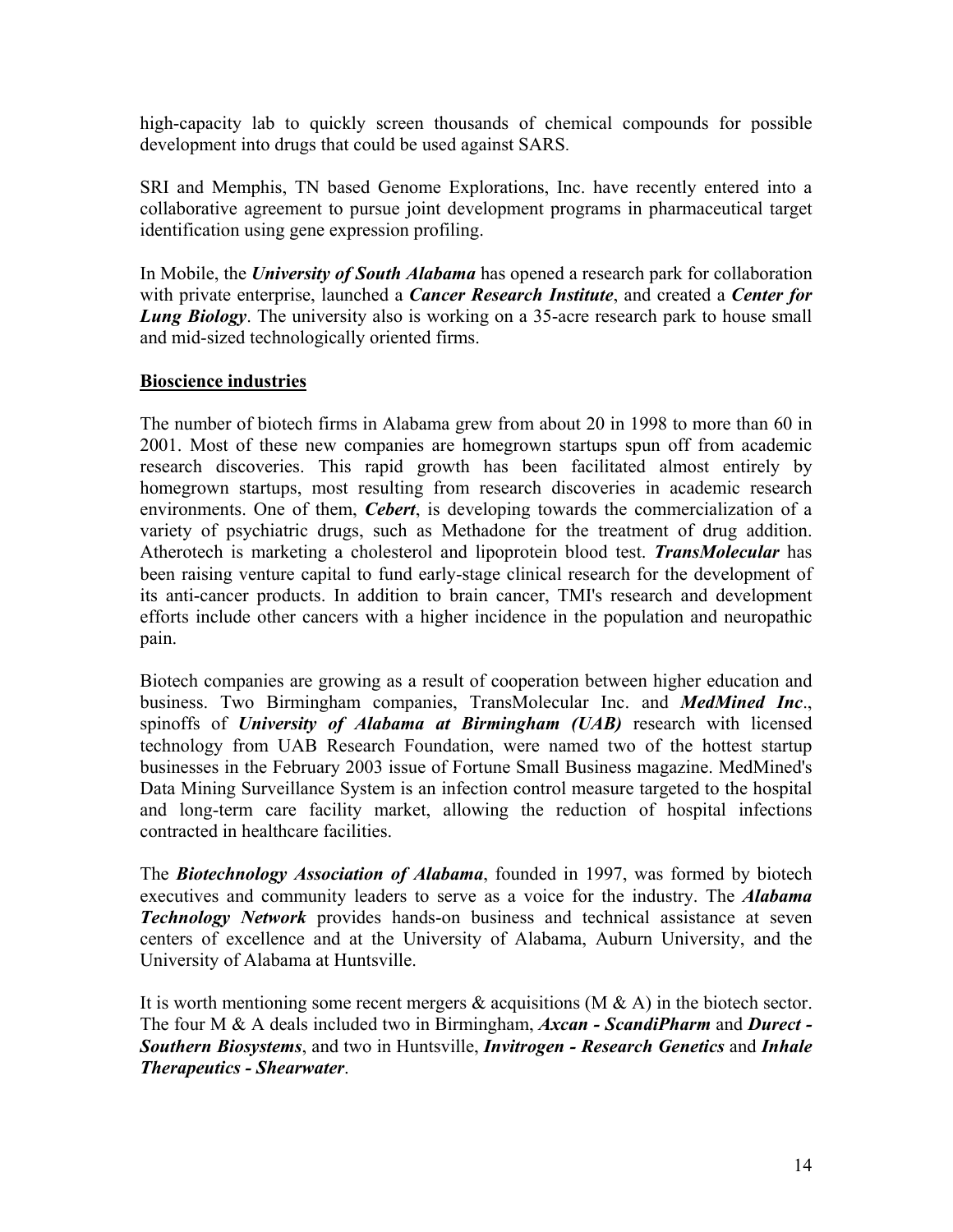The *Office for the Advancement of Developing Industry (OADI)* is the only biotech incubator in the state and it helps biotech entrepreneurs sustain, network and grow Birmingham-based technology oriented. The incubator seeks also to cluster a large number of biotech and advanced technology firms as part of the development of the *UAB Research Park* at Oxmoor. Since its inception at UAB in 1986, the incubator has graduated 36 companies from its 74 tenants and currently houses 24.

#### **Alabama contacts on high tech agencies on economic development :**

ADECA [http://www.adeca.alabama.gov](http://www.adeca.alabama.gov/) Alabama Development Office (state industrial recruiters) [http://www.ado.state.al.us](http://www.ado.state.al.us/) Alabama Economic Development Partnership [http://www.edpa.org](http://www.edpa.org/) UAB [http://www.uab.edu](http://www.uab.edu/) Space science [http://www.nsstc.org](http://www.nsstc.org/) Info tech [http://www.alabama-infotech.org](http://www.alabama-infotech.org/) Cummings Research Park htt[p://www.hsvchamber.org/crp/](http://www.hsvchamber.org/crp/) 

#### **Sector Organizations**

#### **Alabama Aerospace Industry Association**

William R. Killingsworth 500 Beacon Parkway West, Birmingham AL 35209 Phone: 256-824-4434 Fax: 256-824-6783 [killingw@email.uah.edu](mailto:killingw@email.uah.edum)  <http://www.aaia.to/>

#### **Alabama Technology Network Corporate Office**

John Shields 500 Beacon Parkway West Birmingham, AL 35209 P:205-943-4808 F:205-943-4813 <http://www.atn.org/>

#### **Alabama Automotive Manufacturers Association**

Dr. Bernard Schroer, Executive Director 500 Beacon Parkway West, Birmingham AL 35209 (256) 824-6855 fax (256) 824-6783 [schroerb@email.uah.edu](mailto:schroerb@email.uah.edu)  [http://www.aama.to](http://www.aama.to/)

#### **Alabama Information Technology Association**

Byron McCain, Executive Director [byron.mccain@alabama-infotech.org](mailto:byron.mccain@alabama-infotech.org) PO Box 130220 Birmingham, AL 35213 205-802-7551 (voice) 205-802-7553 (fax) [http://www.alabama-infotech.org](http://www.alabama-infotech.org/)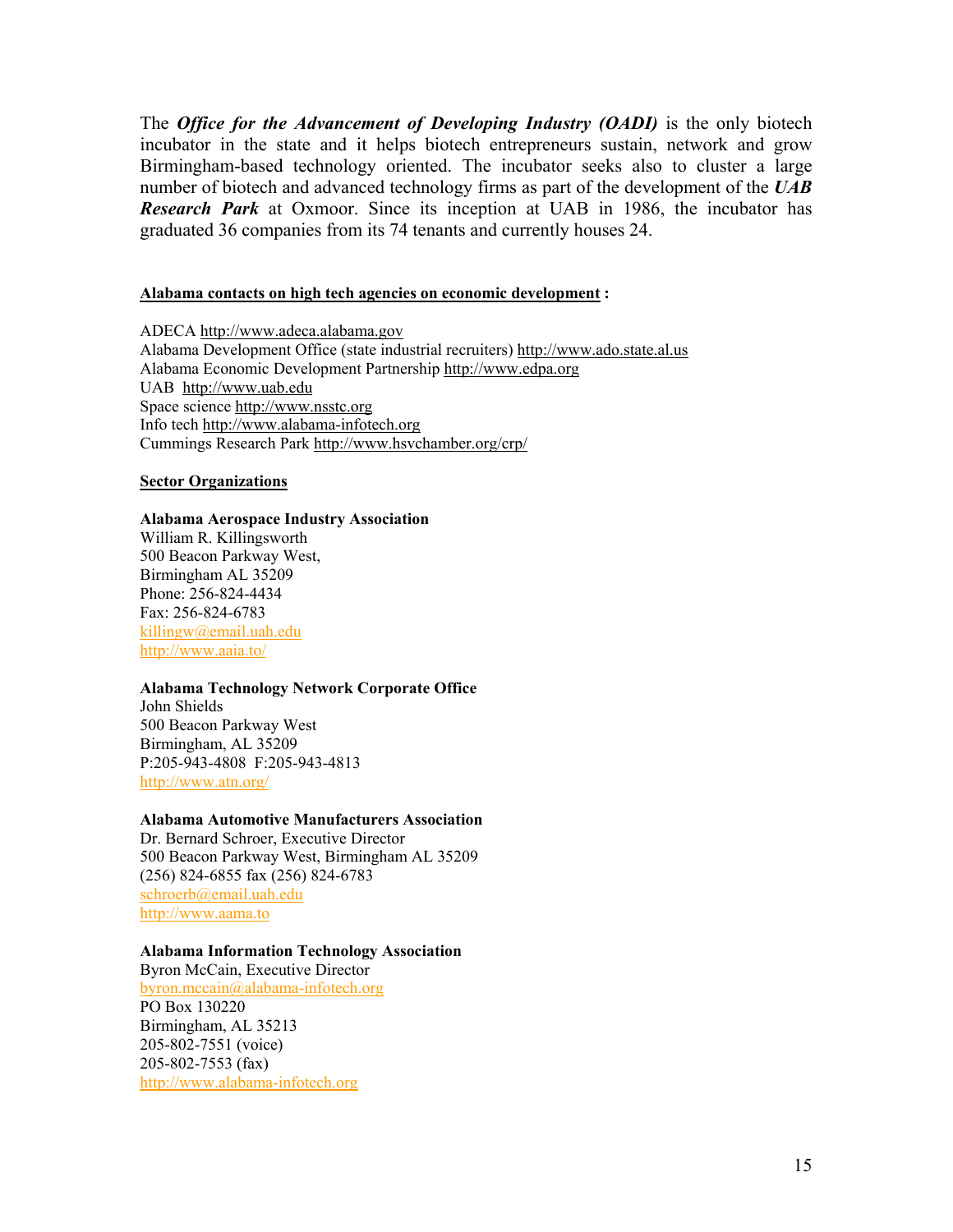#### **Biotech Association of Alabama**

G. Michael Alder, Executive Director 500 Beacon Parkway West Birmingham, AL 35209 Phone: 205-942-7284, Fax: 205-942-7319 Email: baa@mdb.org [http://www.bioalabama.com](http://www.bioalabama.com/)

#### **OADI Technology Center**

Susan Matlock Executive Director 2800 Milan Court Birmingham, AL 35211 205.943.6560 *(phone)* 205.943.6563 *(fax)*  <http://main.uab.edu/oadi/show.asp?durki=29458>

The only biotech incubation program in the state, and with more than \$360 million research dollars flowing through UAB (in addition to \$60 million to Southern Research Institute, which is owned by UAB), the opportunities for technology transfer are abundant

### **Southern Research Institute**

Robert C. Lonergan, President and Chief Executive Officer direct: 205-581-2470 lonergan@sri.org 2000 Ninth Avenue South P.O. Box 55305 Birmingham, Alabama 35255-5305 205-581-2000 800-967-6774 205-581-2726 Fax email: [southern@sri.org](mailto:southern@sri.org) [http://www.southernresearch.org](http://www.southernresearch.org/)

#### **Alabama Supercomputer Authority**

Randy Fulmer, CEO 334-242-0100 or 256-971-7404 [http://www.asc.edu](http://www.asc.edu/)  Network Office 686 Discovery Drive Huntsville, AL 35806 Phone: (256) 971-7404 Fax: (256) 971-7473 Business Office Alabama Supercomputer Authority 401 Adams Avenue Suite 758 Montgomery, AL 36130 Phone: (334) 242-0100 Fax: 334-242-0637

#### **Alabama Microelectronics Science & Technology Center (AMSTC)**

Department of Electrical and Computer Engineering Bogdan M. Wilamowski 200 Brown Hall Auburn University AL 36849-5201